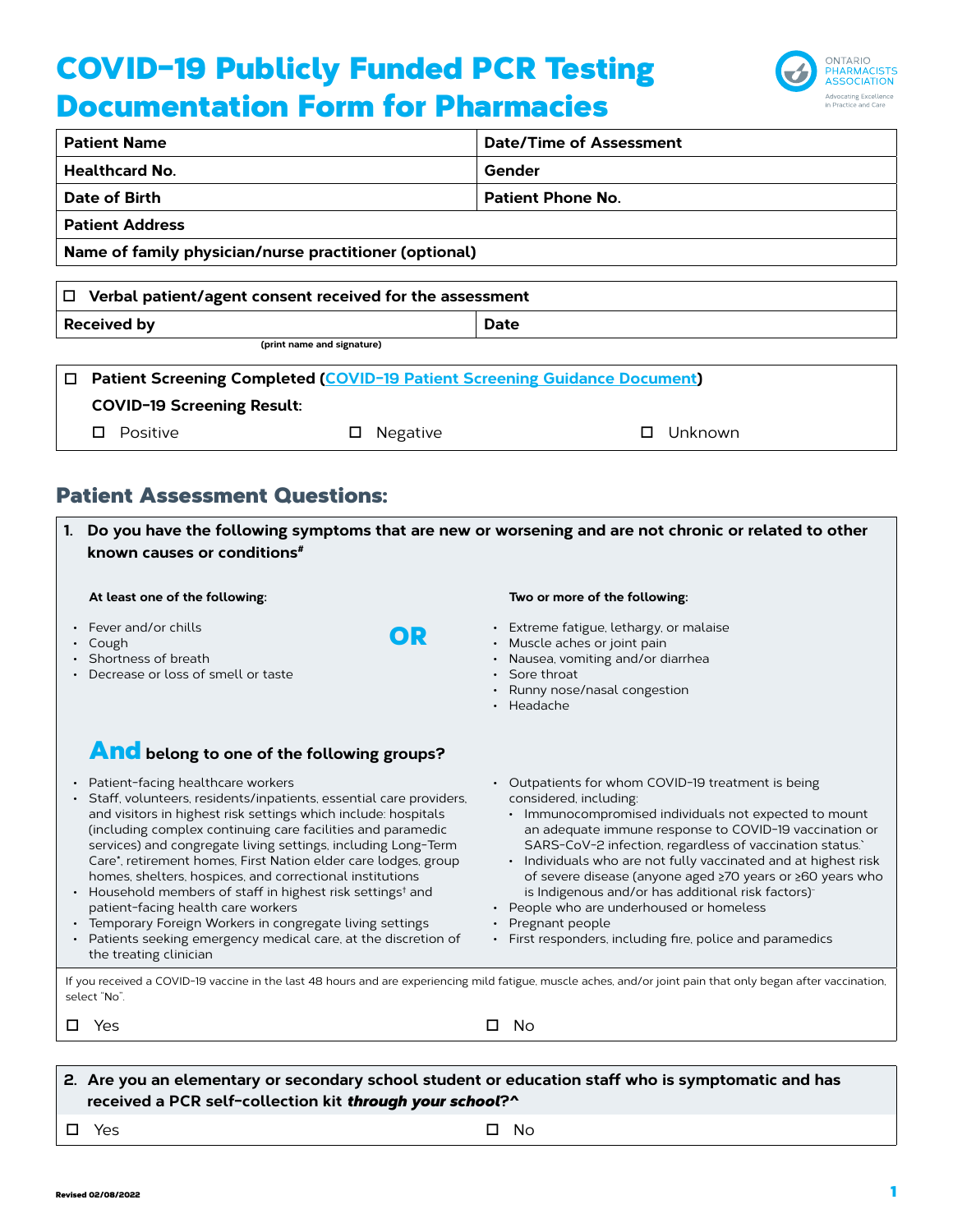## COVID-19 Publicly Funded PCR Testing Documentation Form for Pharmacies

|           | 3. Do you belong to one of the following groups?                                                                                                              |                                                                                                                                                                                                                         |
|-----------|---------------------------------------------------------------------------------------------------------------------------------------------------------------|-------------------------------------------------------------------------------------------------------------------------------------------------------------------------------------------------------------------------|
| $\bullet$ | Individuals who are from a First Nation, Inuit, Métis community,<br>and/or who self-identify as First Nation, Inuit, and Métis and<br>their household members | • Close contacts and people in the context of confirmed or<br>suspected outbreaks in highest risk settings <sup>t</sup> as directed by the<br>local public health unit                                                  |
| $\bullet$ | Individuals travelling into First Nation, Inuit, Métis communities<br>for work<br>People on admission/transfer to or from hospital or                         | Individuals, and one accompanying caregiver, with written prior<br>approval for out-of-country medical services from the General<br>Manager, OHIP                                                                       |
|           | congregate living setting                                                                                                                                     | • Asymptomatic testing in hospital, long-term care, retirement<br>homes and other congregate living settings and institutions<br>as per provincial guidance and/or Directives, or as directed by<br>public health units |
|           | Yes                                                                                                                                                           | No                                                                                                                                                                                                                      |

## **4. Are you seeking testing because it is 24-48 hours prior to your scheduled (non-urgent/emergent) surgical procedure requiring a general anaesthetic in a hospital or other surgical setting (e.g., independent health facility, etc.)?**

 $\Box$  Yes  $\Box$  No

| $\,$ 5. $\,$ Has your health care provider requested that you get tested before treatment or an appointment (i.e.,<br>hematopoietic cell therapy, cancer treatment, hemodialysis)? |           |  |  |  |
|------------------------------------------------------------------------------------------------------------------------------------------------------------------------------------|-----------|--|--|--|
| □ Yes                                                                                                                                                                              | $\Box$ No |  |  |  |

#### **Select one that applies:**

| If 'YES' to any of the questions numbered 1 to 5 | Patient is <b>ELIGIBLE</b> for the Publicly-Funded COVID-19<br><b>Testing Services in Ontario Pharmacies program</b>   |
|--------------------------------------------------|------------------------------------------------------------------------------------------------------------------------|
| If 'NO' to all of the questions numbered 1 to 5  | <b>Patient is INELIGIBLE for the Publicly-Funded COVID-19</b><br><b>Testing Services in Ontario Pharmacies program</b> |

| <b>Additional notes (optional):</b> |      |
|-------------------------------------|------|
|                                     |      |
|                                     |      |
|                                     |      |
| <b>Pharmacist Name</b>              | OCP# |

# Refer to the [COVID-19 Reference Document for Symptoms](https://www.health.gov.on.ca/en/pro/programs/publichealth/coronavirus/docs/2019_reference_doc_symptoms.pdf) for exceptions and more information.

\* It is mandatory to include the applicable Investigation Number on the test requisition forms for lab-based PCR testing for these individuals. Individuals should be reminded to provide the name of their long-term care home when booking and attending their appointment. Pharmacies must cross-reference the information provided with the lists of target settings provided by the Ministry of Health to confirm the individual's eligibility.

When completing the [requisition form,](https://www.publichealthontario.ca/-/media/documents/lab/2019-ncov-test-requisition.pdf?la=en) this information should be captured under the Patient Information (Section 2), in the field labelled: Investigation / Outbreak No. [Investigation Number Format: Can be any alphanumeric including dash (-) and underscore (\_) up to a maximum of 15 characters.]

- † Highest risk settings include hospitals (including complex continuing care facilities and paramedic services) and congregate living settings, including Long-Term Care, retirement homes, First Nation elder care lodges, group homes, shelters, hospices, and correctional institutions. All other settings would be considered non-highest risk.
- ` For more information about immunocompromised individuals, please refer to the document on COVID-19 Vaccine Third D
- ~ Risk factors include obesity (BMI ≥30), dialysis or stage 5 kidney disease (eGFR <15 mL/min/1.73 m2), diabetes, cerebral palsy, intellectual disability of any severity, sickle cell disease, receiving active cancer treatment, solid organ or stem cell transplant recipients or other important risk factors at the opinion of the physician.
- ^ The Investigation Number may already be included in the self-collection kits distributed by schools that are used by eligible individuals at home and subsequently droppedoff at the pharmacy. However, it is **NOT** mandatory for a pharmacy to record an Investigation Number for these individuals.